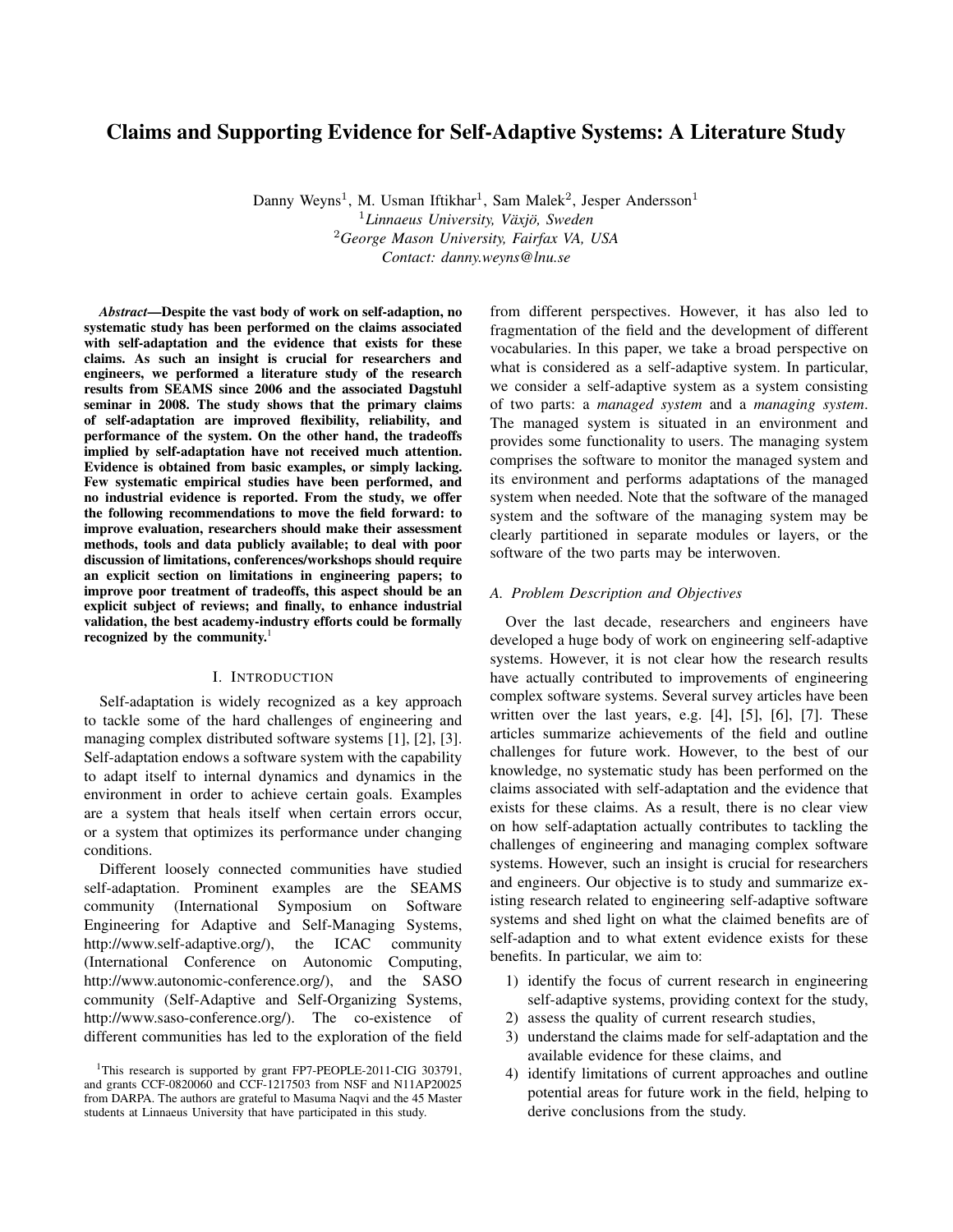From the study, we offer recommendations to move the field forward. We focus in this study on the research results of SEAMS since 2006 and the Dagstuhl seminar in 2008 (http://www.self-adaptive.org/). As such, the study will cover a representative sample of the literature, which allows deriving recommendations to move the field forward. However, a complete systematic literature review [8] is required to confirm whether the findings are conclusive for the whole field.

### *B. Paper Overview*

In Section 2 we discuss the method we used in our study. We explain the research questions we address, discuss the criteria to assess the quality of studies, and summarize the data items that were collected. In section 3 we present the data extracted from the studies, and interpret this data answering the research questions. Section 4 discusses limitations of our study, compares our findings with related studies, and presents recommendations to move our field forward. Finally, we wrap up and conclude in section 5.

### II. RESEARCH METHOD

Our study comprises the primary steps of a systematic literature review [8], which is a well-defined approach to identify, evaluate and interpret all relevant studies regarding a particular research question, topic area or phenomenon of interest. The major difference in comparison to a systematic literature review is that we restricted the scope of the study upfront, i.e, we studied the papers published at SEAMS between 2006 and 2011 and the papers of the 2008 SefSAS book (www.springer.com/computer/swe/book/978- 3-642-02160-2). Since our primary goal is to understand the claims and supporting evidence of self-adaptation, we excluded papers about theoretical aspects, as well as surveys and roadmap papers. We also excluded short papers of 1 or 2 pages. Overall, we studied 96 papers out of a total of 124 papers. Figure 1 shows an overview of the three-phased method we applied in the study.

In total four researchers that are active in the field of selfadaptive systems and  $45$  master students<sup>2</sup> were involved in the review. The review planning (Phase 1) was performed by the researchers. In particular, two researchers defined initial research questions, together with the data items that had to be collected. Two other researchers checked the questions and data items. The feedback was used to make small adaptations of questions and data items. Subsequently, the researchers supported by the master students conducted the review (Phase 2). Each study was assigned to two researchers and two groups of two students. For each study,



Figure 1. Overview of the review process (adapted from [9]).

we organized a 20 minutes discussion session where all assigned reviewers came together with the data they collected from the study. During these discussions sessions, a decision for each data item was taken, based on consensus. The data was then added to a database for subsequent analysis, which was performed by the researchers. Finally, the group of researchers prepared this final report (Phase 3). All the material that was used for the study is available at http://homepage.lnu.se/staff/daweaa/SLR-SEAMS.htm.

In the remainder of this section, we present the research questions for the study, and summarize the quality assessment criteria and data items collected for the study. We also briefly explain how we performed data analysis.

#### *A. Research Questions*

We formulated the goal of the study through Goal-Question-Metric (GQM) perspectives (purpose, issue, object, viewpoint) [10]. The general goal of our study is:

*Purpose:* Understand and characterize

*Issue:* the claims and supporting evidence

*Object:* of self-adaptive software systems

*Viewpoint:* from a researchers and engineers viewpoint.

The general research question translates to several concrete research questions. In detail, our study covers the following research questions:

RQ1: What is the focus of research in self-adaptive software systems?

RQ2: What are the claimed benefits of self-adaptation and what are the tradeoffs implied by self-adaptation? RQ3: What assessment methods have been used and how much evidence is available?

RQ4: What are the limitations of the existing approaches?

<sup>&</sup>lt;sup>2</sup>Students involved were last year master students in software engineering that took preparatory courses on software quality and self-adaptive systems. To be allowed to participate in the study, the students had to pass an exam in which they demonstrated solid knowledge in the area of self-adaptive systems and sufficient understanding of the data items used in the study.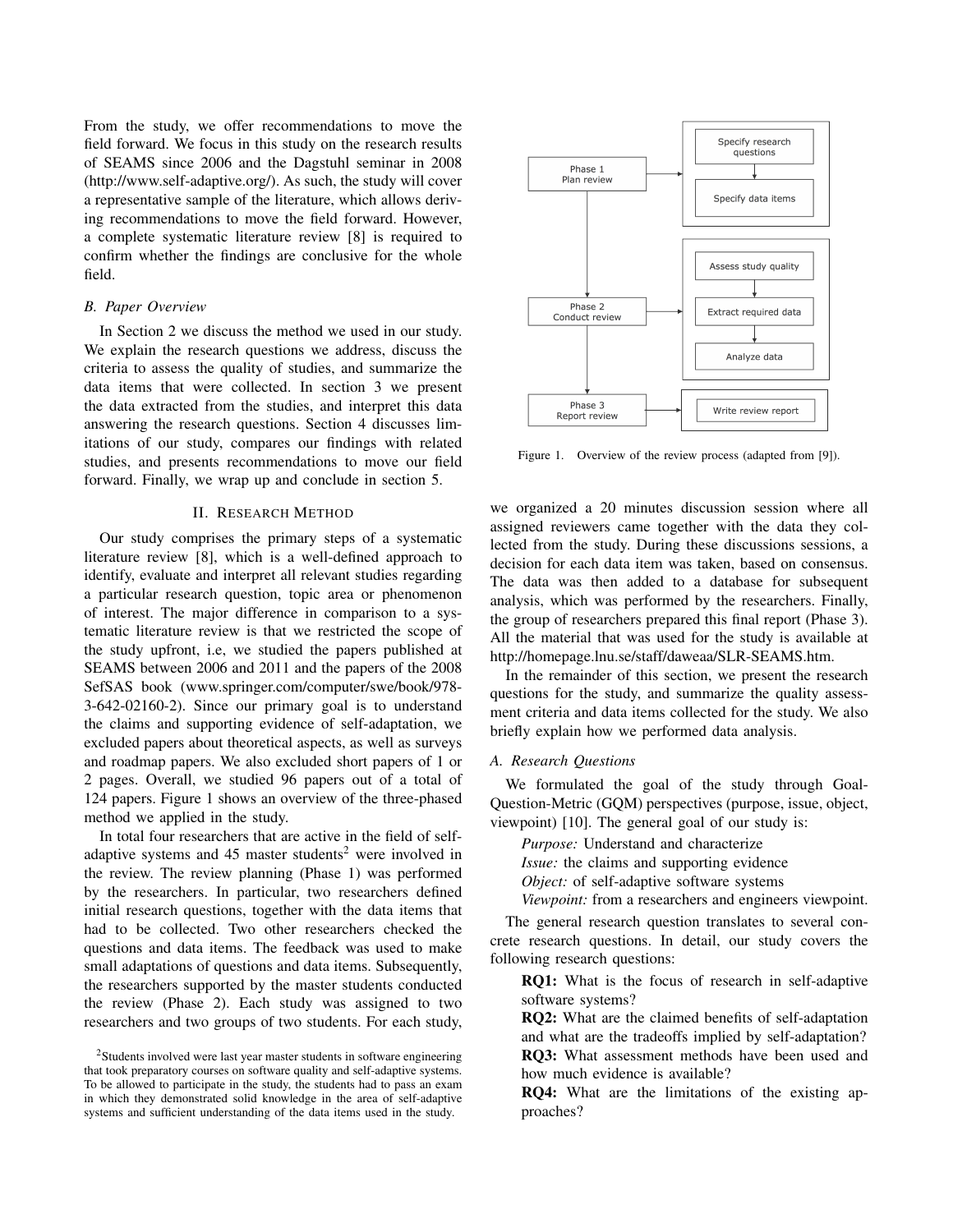RQ5: What are interesting areas for future research in the field?

RQ1 is motivated by the need to get insight in the research trends in self-adaptive systems, providing context for the study. RQ2 and RQ3 are the central research questions in this study. The goal of RQ4 and RQ5 is to help deriving conclusions from the study.

### *B. Quality Criteria*

All studies are assessed through a quality check, which is an inherent part of a thorough literature study. Checking the quality of the studies is important for data synthesis and interpretation of results later on. To assess the quality, we collected a set of quality items as show on Table I. These items are based on the assess method for research studies proposed in [11]. From the answers, a quality assessment score (max 12) is calculated by summing up the scores for all the questions for a study (scores for the various options are given between brackets).

# *C. Data Items*

For each study, the data items shown in Table II were collected. Six reviewers read each paper in detail and extracted the data in a form. This data was used during a discussion to resolve conflicts and reach consensus for the data items.

The data items author, year, title, and keywords (F1-F4) were used for documentation purposes. Citation count (F5) is the number of references provided by Google Scholar in December 2011. Quality score (F6) is the sum of the scores for the quality criteria described in section II-B.

Category of the study (F7) has the following options:

- theory (study of a new theory about any aspects of selfadaptation)
- engineering (study about any aspects of the development, operation, or maintenance of self-adaptive software systems)
- application (study about a particular application in which self-adaptation is applied)
- *•* empirical study (systematical empirical inquiry, including case study, controlled laboratory experiment, and controlled experiment performed in industry setting)
- *•* survey (study of a collection of data about any aspects of self-adaptation, typically, by reviewing literature in the field of self-adaptation)
- *•* other.

Subject of the study (F8) refers to the general theme of the study. Options are:

- *•* concepts (study about new ideas/abstractions of selfadaptation)
- models (study of a new model or models that describe any aspects of self-adaptation)
- behavior (study about any aspects of the behavior of self-adaptive systems)
- *•* requirements

Table I ITEMS TO ASSESS STUDY QUALITY

| Quality item                                                                                                                                                                                   |
|------------------------------------------------------------------------------------------------------------------------------------------------------------------------------------------------|
| 1. Problem definition of the study. Options are:                                                                                                                                               |
| (2) The authors provide an explicit problem description for the study.                                                                                                                         |
| (1) The authors provide a general problem description.                                                                                                                                         |
| (0) There is no problem description.                                                                                                                                                           |
| 2. Problem context of the study. Options are:                                                                                                                                                  |
| (1) If there is an explicit problem description for the research on the                                                                                                                        |
| study, this problem description is supported by references.                                                                                                                                    |
| $(0.5)$ If there is a general problem description, this problem description                                                                                                                    |
| is supported by references.                                                                                                                                                                    |
| (0) There is no description of the problem context of the study.                                                                                                                               |
| 3. Environment in which the study was carried out. Options are:                                                                                                                                |
| (1) The authors provide an explicit description of the environment in<br>which this research was performed (e.g., lab setting, as part of a<br>project, in collaboration with industry, etc.). |
| $(0.5)$ The authors provide some general words about the environment<br>in which this research was performed.                                                                                  |
| $(0)$ There is no description of the environment.                                                                                                                                              |
| 4. Research design of the study refers to the way the study was                                                                                                                                |
| organized. Options are:                                                                                                                                                                        |
| (2) The authors explicitly describe the plan (different steps, timing,<br>etc.) they have used to perform the research, or the way the research<br>was organized.                              |
| (1) The authors provide some general words about the research plan<br>or the way the research was organized.                                                                                   |
| (0) There is no description of how the research was planned/organized.                                                                                                                         |
| 5. Contributions of the study refers to the study results. Options are:                                                                                                                        |
| (2) The authors explicitly list the contributions/results of the study.                                                                                                                        |
| (1) The authors provide some general words about the study results.                                                                                                                            |
| (0) There is no description of the research results.                                                                                                                                           |
| 6. Insights derived from the study. Options are:                                                                                                                                               |
| (2) The authors explicitly list insights/lessons learned from the study.                                                                                                                       |
| (1) The authors provide some general words about insights/lessons<br>learned from the study.                                                                                                   |
| (0) There is no description of the insights derived from the study.                                                                                                                            |
| 7. Limitations of the study. Options are:                                                                                                                                                      |
| (2) The authors explicitly list the limitations/problems with the study.                                                                                                                       |
| (1) The authors provide some general words about limitations/problems<br>with the study.                                                                                                       |
| (0) There is no description of the limitations of the study.                                                                                                                                   |
| • architecture                                                                                                                                                                                 |

- *•* architecture
- *•* framework (study about a software framework, i.e. software providing generic functionality that can be selectively changed or extended to provide application specific software)
- *•* implementation
- *•* testing
- *•* verification
- *•* other.

Concrete focus (F9) refers to the specific subject of the research. Options are:

• one or more of the activities of self-adaptation (i.e. monitoring of the managed system or the environment, analysis of the collected data, planning of adaptation, execution of adaptation)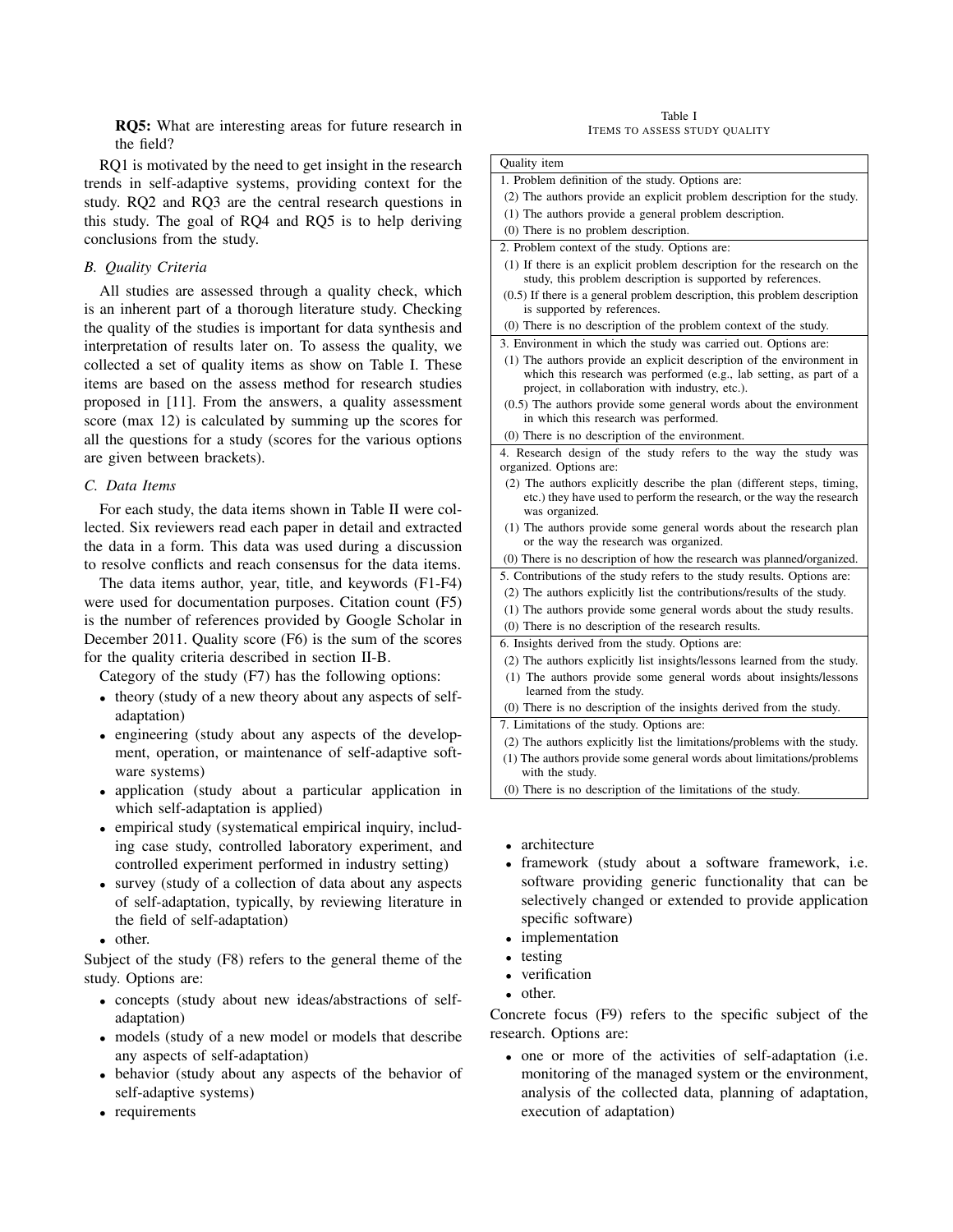Table II DATA COLLECTION FORM

| Item ID         | Field                       | Concern / research question |
|-----------------|-----------------------------|-----------------------------|
| F1              | Author(s)                   | Documentation               |
| F2              | Year                        | Documentation               |
| F <sub>3</sub>  | Title                       | Documentation               |
| F <sub>4</sub>  | Keywords                    | Documentation               |
| F <sub>5</sub>  | Citation count              | RQ3                         |
| F <sub>6</sub>  | <b>Quality Score</b>        | RQ3                         |
| F7              | Category of the study       | RQ1                         |
| F8              | Subject of the study        | RQ1                         |
| F <sub>9</sub>  | Concrete focus of the study | RQ1                         |
| F10             | Application domain          | RQ1                         |
| F11             | Disciplined split           | RQ1                         |
| F12             | Concerns                    | RQ <sub>2</sub>             |
| F13             | Claimed benefits            | RQ <sub>2</sub>             |
| F14             | Tradeoffs                   | RQ <sub>2</sub>             |
| F15             | Assessment approach         | RQ3                         |
| F <sub>16</sub> | Evidence level              | RQ3                         |
| F17             | Repeatability               | RQ3                         |
| F18             | Findings                    | RQ4                         |
| F19             | Limitations                 | RQ4                         |
| F20             | Challenges                  | RQ5                         |

- *•* runtime models to support adaptation (i.e., models that are reified at runtime to support self-adaption)
- *•* reflection/meta-level computation (i.e., software that observes and modifies its own structure or behavior)
- multiple MAPE/control loops (including decentralization, coordination, etc.)
- *•* other.

Applications domains (F10) for which self-adaption is used (in case the study is about a particular application) or applied for evaluation (in case the applications are used for illustration, evaluation, etc.). Possible application domains are: parallel computing (grid, parallel computing, cloud computing etc.), service-based systems (webservices, business applications, e-commerce, etc.), client-server systems, embedded systems, robotics, traffic and transportation, and other.

Disciplined split (F11) is one of:

- the managing system is clearly separated from the managed system; the latter comprises the application logic that provides the system's domain functionality
- *•* the managing system is clearly separated from the managed system; the latter comprises resources/hardware resources can be CPU cycles, memory, bandwidth, etc.; hardware can be an engine, a cooling installation, etc.
- *•* managing and managed system are mixed; the software of both systems is partially or completely interwoven *•* not applicable.

Concerns of self-adaption (F12) refers to what is of interest and influenced by self-adaption (positively or negatively). Options are:

(1) Quality concerns related to self-adaptation, i.e., quality attributes that are influenced by self-adaptation in the study. The options (based on IEEE 9126 and ISO/IEC 25012) are:

- reliability (fault tolerance, recoverability): capability of software to maintain its level of performance under stated conditions for a stated period of time
- *•* availability: the degree to which the software is in a functioning condition, i.e. capable to perform its intended functions
- *•* usability (ease of learning, communicativeness): effort needed to use the system
- *•* efficiency/performance (time behavior, resource utilization): efficiency of the software by using the appropriate resources under stated conditions and in a specific context of use
- maintainability (analyzability, changeability, stability, testability): effort needed to make specified modifications.
- *•* portability: ability of software to be transferred from one environment to another
- security: ability of the system to protect against misuse
- *•* accuracy: the extent to which the software realizes the intended behavior in a specific context of use
- *•* flexibility in use: capability of the software to provide quality in the widest range of contexts of use, incl. dealing with unanticipated change and uncertainty

(2) Other concerns related to self-adaptation, i.e., any other concerns that are influenced by self-adaptation in the study. Examples are quality of the engineering artifacts, costs, benefits, etc.

Claimed benefits of self-adaptation (F13) can be one or more of the following (refers to concerns selected in F12):

- *•* preserving quality of the software (i.e., quality attributes that are maintained by self-adaptation)
- *•* improving quality of the software (i.e., quality attributes that are improved or added to the system by selfadaptation)
- assuring quality of the software (i.e., quality attributes that are guaranteed by self-adaptation, typically supported by strong evidence or formal proof)
- *•* other concerns that are positively influenced by selfadaptation.

Tradeoffs (F14) refers to the concerns of self-adaptation with a negative impact (as selected in F12). This can be one or more of the following:

- *•* quality concerns that are negatively influenced by selfadaptation
- other concerns that are negatively influenced by selfadaptation

Assessment/validation (F15) has the following options:

*•* discussion (a qualitative, textual, opinion-oriented evaluation; e.g., comparison, oral discussion of advantages

*<sup>•</sup>* other.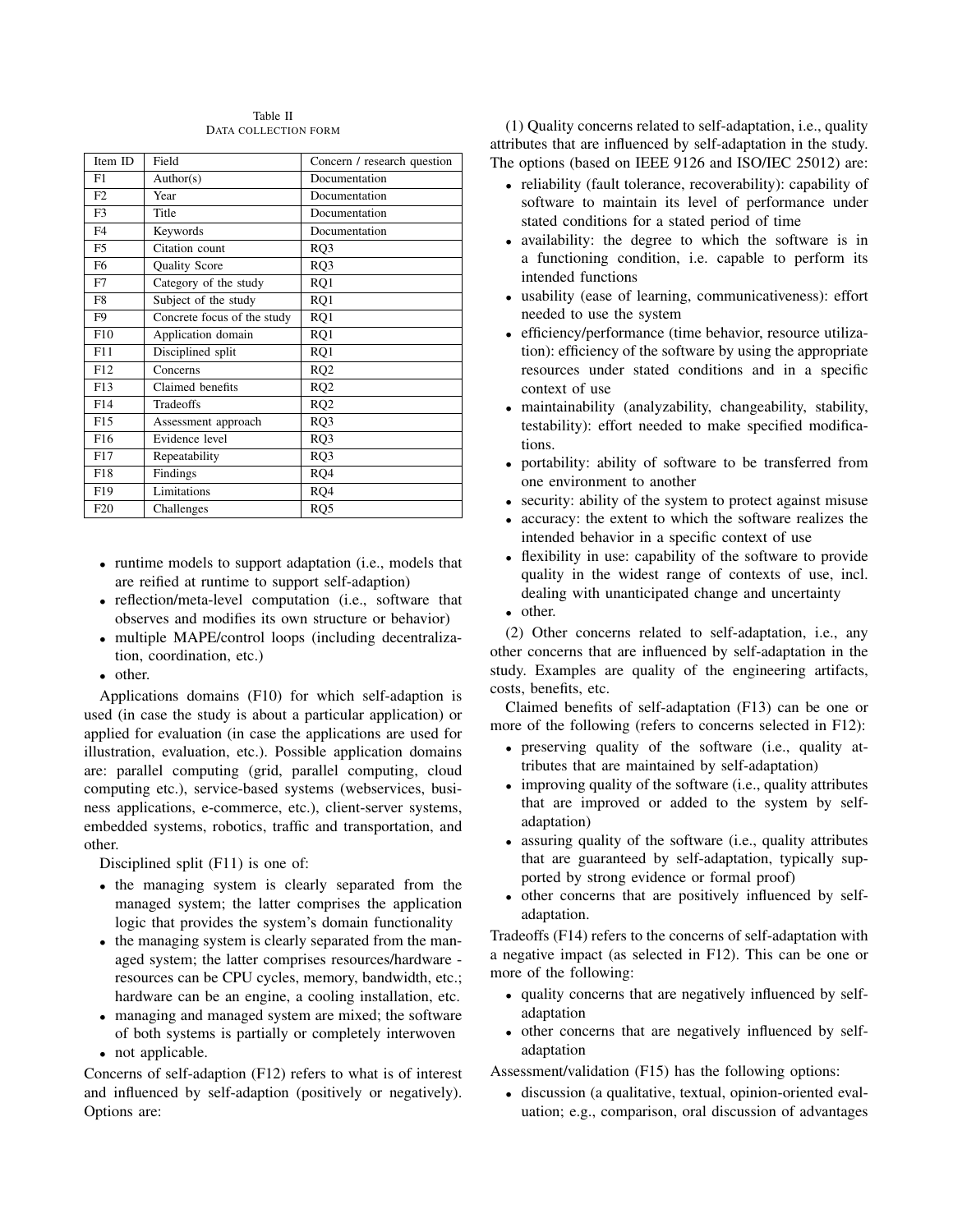and disadvantages; the discussion may include the description of examples that may not have been realized)

- *•* example application (assessment based on a concrete application or applications; the example application is concretely realized, but not necessarily completely described in the study)
- *•* simulation (execution of a system with artificial data using a model of the real world; includes typically a comparison of the proposed approach with a baseline/benchmark)
- rigorous analysis (rigorous derivation and proof; rigorous analysis is typically based on formal methods)
- *•* empirical study (systematical empirical inquiry to provide evidence for or against any particular theory or hypothesis by means of accurate analysis of data obtained from observation or experience)
- *•* experience from real examples (the results have been used on real-world examples, but not in the form of empirical studies; the evidence of its use is collected informally or formally)
- *•* none

Evidence level (F16) is one of the following options:

- *•* no evidence
- *•* evidence obtained from demonstration or application to simple/toy examples
- *•* evidence obtained from expert opinions or observations
- *•* evidence obtained from empirical studies
- *•* industrial evidence
- *•* other

Repeatability (F17) has the following options:

- *•* study is not repeatable (no useful description of material is available to repeat the study)
- *•* a partial description is available to repeat the study (may be described in the paper)
- the material to repeat the study is partially available (this typically includes links to material that can be used to repeat the study)
- *•* all the material is available to repeat the study (the study can be repeated with reasonable effort, probably in a different but similar setting)
- *•* other.

F18, F19, and F20 refer to the study as a whole. Findings (F18) briefly lists (i) the stated contributions of the study, and (ii) the stated insights/lessons learned derived from the study. Limitations (F19) enumerates the stated shortcomings or problems with the study, and Challenges (F20) lists open problems identified by the authors for future research.

# *D. Data Analysis*

The data derived from the the studies was collated and summarized to answer the research questions. The synthesis included the following:

1) listing of findings,

- 2) reaching consensus among reviewers in case of conflicting opinions,
- 3) analysis of findings,
- 4) answering research questions and interpretation of the results.

Based on the synthesis, we derived conclusions and recommendations for future research in the field. Finally, we reflected on the validity of the review.

#### III. RESULTS

We now discuss the study results based on the research questions we defined for the study.

#### *RQ1: What is the focus of research in self-adaptive systems?*

Research focus is derived from the following concerns: category of the study (F7), subject (F8), concrete focus (F9), application domain (F10), and disciplined split (F11).

Overall, from the 124 studies, 90 studies focused on engineering and 6 studies on applications. Only these 96 studies, which make up 77 % of the total number of papers, were considered in the rest of the review. The remaining papers are theory studies (12), surveys (5), roadmap papers (2), and short papers (10).

Figure 2 shows the frequency of the subjects of the studies. Not surprisingly, architecture (26 %) together with models (24 %) account for half of the studies, as the roots of the field lay in architecture and runtime architectural models. Note that the specific attention for architecture has significantly decreased after 2008, while the inverse effect can be noticed for models. We also notice that there is little interest in formal verification since 2008, while there is a growing interest in frameworks, requirements, and testing.



Figure 2. Subjects of the studies (number of studies).

Figure 3 zooms in on the concrete focus of the studies. 56 % of the studies focus on one or more activities of self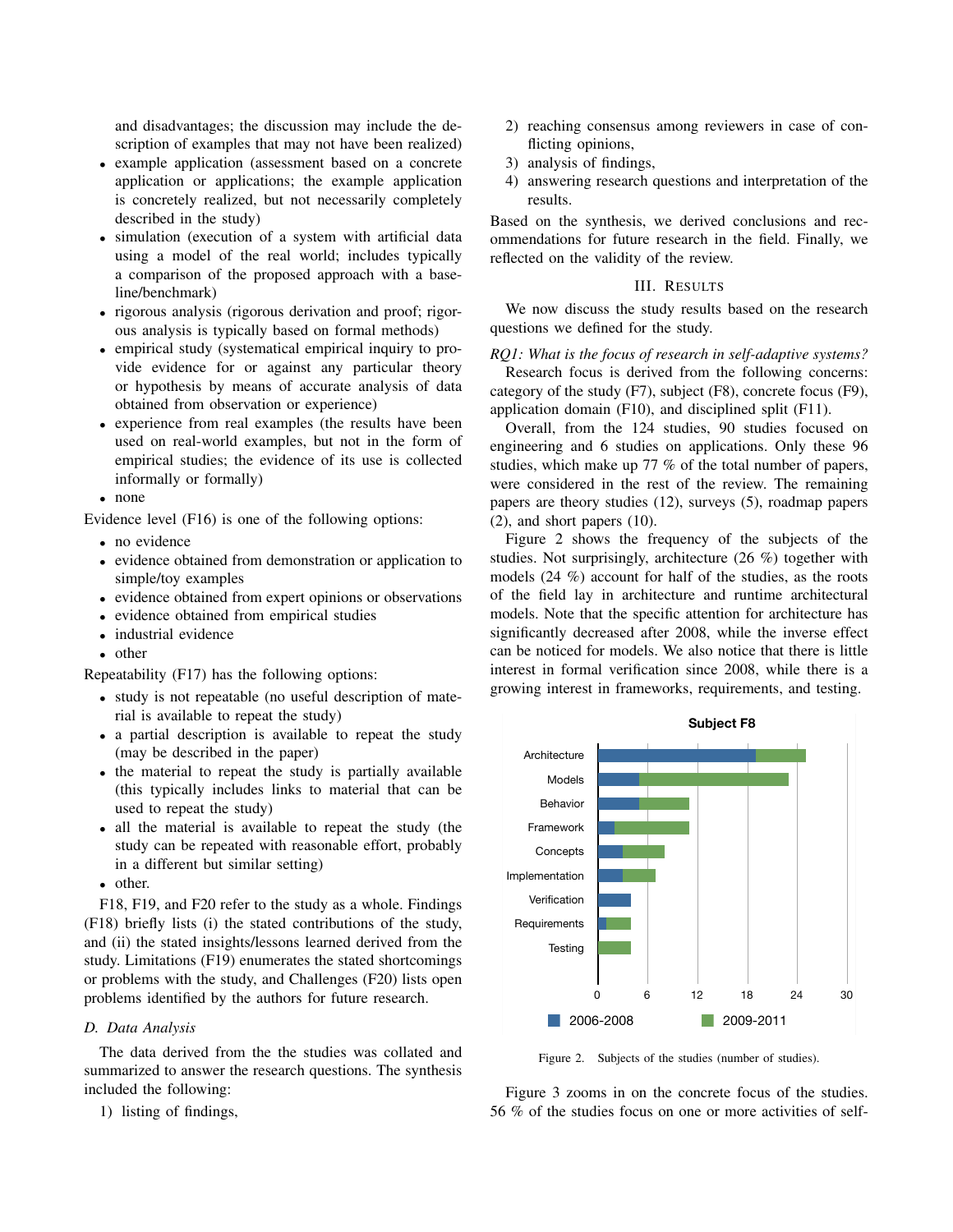adaptation (monitoring, analyzing, planning, execution), and 18 % focus on runtime models. We notice a spectacular increase of interest in runtime models after 2008 (factor of 8); the connection with the organization of the models@runtime workshop seems evident<sup>3</sup>. 10 % of the studies focus on multiple control loops, and 4 % focus on reflection.



Figure 3. Concrete focus of the studies (number of studies).

Figure 4 shows the data extracted from the application domains for which self-adaptation has been used (F10). Our particular interest was in course grained families of systems. Service-based systems account for 34 % of the applications, and this portion is increasing. Dynamic service composition is a very active area for self-adaptation. Robotics, which has always been an important domain in self-adaptation research, accounts for 15 %.



Figure 4. Application domains (number of studies).

We also looked at the separation of concerns between managed and managing system. The data extracted from disciplined split (F11) shows that 70 % of the studies make

3http://www.comp.lancs.ac.uk/∼bencomo/MRT/

a strict separation between the managed system and the managing system. 56 % of the studies consider managed systems comprising of software, the remaining 14 % consider managed systems comprising of resources or hardware. In 30 % of the studies, the managed system and the managing system are interwoven. Whereas a strict separation of concerns may indicate disciplined engineering practice, a number of authors deviate from this principle due to the invasive nature of particular types of self-adaptation, and the use of self-organizing, agent-based approaches.

# *RQ2: What are the claimed benefits of self-adaptation and what are the tradeoffs implied by self-adaptation?*

To answer this question, we used data extracted from concerns (F12), claimed benefits (F13), and tradeoffs (F14).

We assessed all the concerns that are of interest for self-adaption in the studies. Overall, we found that 94 % of the concerns were quality attributes. Top quality attributes are flexibility  $(31 \%)$ , reliability  $(29 \%)$ , and efficiency/performance (27 %). Particularly underrepresented are availabilty, accuracy, usability, and security that all together make up only 12 % of the reported concerns. The remaining 6 % other reported concerns include complexity, engineering effort, and budget.

Figure 5 summarizes the claims versus the tradeoffs of self-adaption. The figure clearly demonstrates that the papers mainly report on claimed benefits, while little attention is given to the implications of self-adaptation. 39 % of the studies considered a single concern, 47 % considered 2 concerns, the remaining 14 % considered 3 or 4 concerns. 85 % of the considered quality attributes are claimed to be positively influenced by self-adaption and the remaining 15 % are negatively influenced. It is remarkable that efficiency/performance is almost the only reported quality attribute with a negative effect as a result of self-adaptation (besides a few studies that report a negative impact on availability and accuracy). We also assessed the type of claims that were made for the quality attributes and found that the dominant claim is improvement of software quality attributes (88 %). The remaining 12 % is equally distributed over preserving and assuring quality attributes. Note that the ratio claims versus tradeoffs for the other concerns show an inverse image as for the quality attributes, i.e., 70 % of the other concerns are negatively affected and 30 % positively.

# *RQ3: What assessment methods have been used and how much evidence is available?*

To answer this question, we drew on data extracted from citation count (F5), quality scores (F6), assessment approach (F15), evidence level (F16), and repeatability (F17).

Citation counts shows an average of 16 citations for SEAMS papers from 2006 and 2008, and an average of 8 citations for 2007, 2009, and 2010. The SefSAS book has 4 papers with +30 citations. As it is well-known that it is difficult to derive conclusions from the number of citations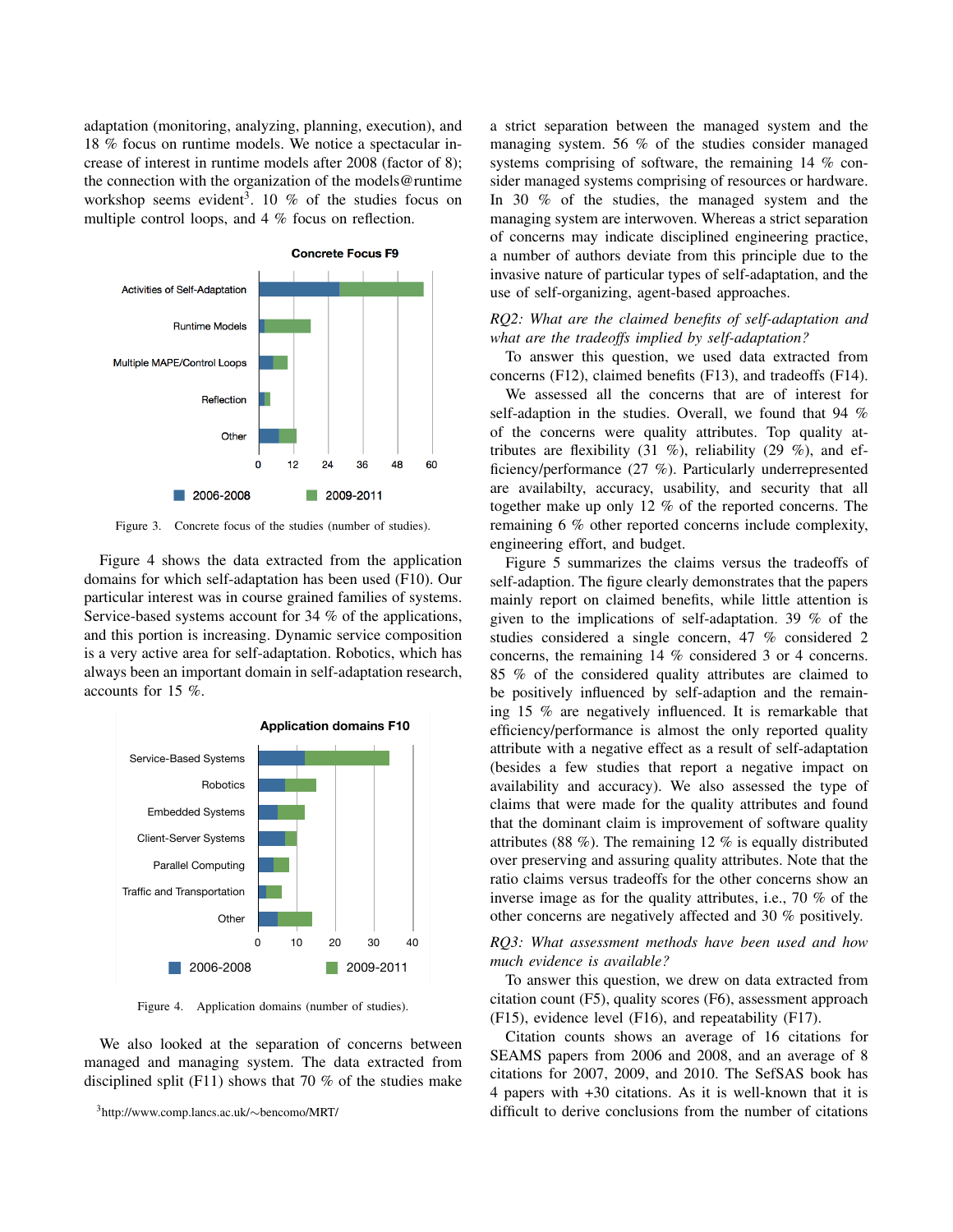

Figure 5. Claims versus tradeoffs of self-adaptation. Bars show the relative share (%) of the concerns w.r.t. to the total number of reported concerns.

of studies, we provide this information for the interest of the reader. Table III shows the studies with plus 30 citations, which might be an indication of high quality of the studies.

Table III STUDIES WITH +30 CITATIONS.

| Citations | Study                                                                                                   | Year |
|-----------|---------------------------------------------------------------------------------------------------------|------|
| 168       | Software Engineering for Self-Adaptive Systems:<br>A Research Roadmap                                   | 2009 |
| 81        | Architecture-based Self-Adaptation in the Pres-<br>ence of Multiple Objectives                          | 2006 |
| 61        | Engineering Self-Adaptive Systems through Feed-<br>back Loops                                           | 2009 |
| 51        | <b>MUSIC: Middleware Support for Self-Adaptation</b><br>in Ubiquitous and Service-Oriented Environments | 2009 |
| 48        | From Goals To Components: A Combined Ap-<br>proach To Self-Management                                   | 2008 |
| 46        | Towards Goal-Oriented Development of Self-<br><b>Adaptive Systems</b>                                   | 2008 |
| 34        | Modeling Dimensions of Self-Adaptive Software<br>Systems                                                | 2009 |
| 32        | Runtime Adaptation in a Service-Oriented Com-<br>ponent Model                                           | 2008 |

Figure 6 shows the frequency of the quality scores in percentages. Some important insights can be derived if we look at the scores of the individual quality properties. Problem definition and description of contributions have a very good score (only 3 % of the studies do not provide a problem description and 3 % do not provide a description of contributions) . However, the scores of the description of research design and limitations are very low (85 % do not describe research design and 66 % do not provide a description of limitations). These aspects can be given more attention when reporting on research results of selfadaptation. Note that the average of the total quality scores is 5.40 out of the maximum total of 12, which means that on average in terms of quality the studies are neither perfect, nor are they completely flawed.<sup>4</sup> Table III shows the studies with a quality score of plus 8.



Figure 6. Quality scores (percentages of studies).

Table IV STUDIES WITH +8 QUALITY SCORE IN CHRONOLOGICAL ORDER.

| Study                                                                                              | Year |
|----------------------------------------------------------------------------------------------------|------|
| Architecture-based Self-Adaptation in the Presence of Multiple<br>Objectives                       | 2006 |
| The WSDM of Autonomic Computing: Experiences in Imple-<br>menting Autonomic Web Services           | 2007 |
| From Goals To Components: A Combined Approach To Self-<br>Management                               | 2008 |
| Endogenous Versus Exogenous Self-Management                                                        | 2008 |
| Live Goals for Adaptive Service Compositions                                                       | 2010 |
| Towards Pro-active Adaptation with Confidence Augmenting<br>Service Monitoring with Online Testing | 2010 |
| Model-based Self-Adaptive Resource Allocation in Virtualized<br>Environments                       | 2011 |

Figure 7 shows the assessment methods used in the studies. Example application and discussion make up 90 % of the used assessments. Only a few (quasi) empirical studies<sup>5</sup> and no assessment on real applications are reported.

<sup>4</sup>The total quality score of a study is the sum of the quality scores for all the quality items, as described in Table I.

5With empirical studies we refer to systematic investigations, including surveys (investigation of a topic based on data derived from interviews or questionnaires from a representative sample of the target population), case studies (investigation of a topic by observational investigation and statistical analysis of collected data), and experiments (a rigorous and controlled investigation in which subjects are assigned to different treatments at random and the effects are determined based on statistical analysis of collected data).

#### **Claims versus Tradeoffs F12 - F 14**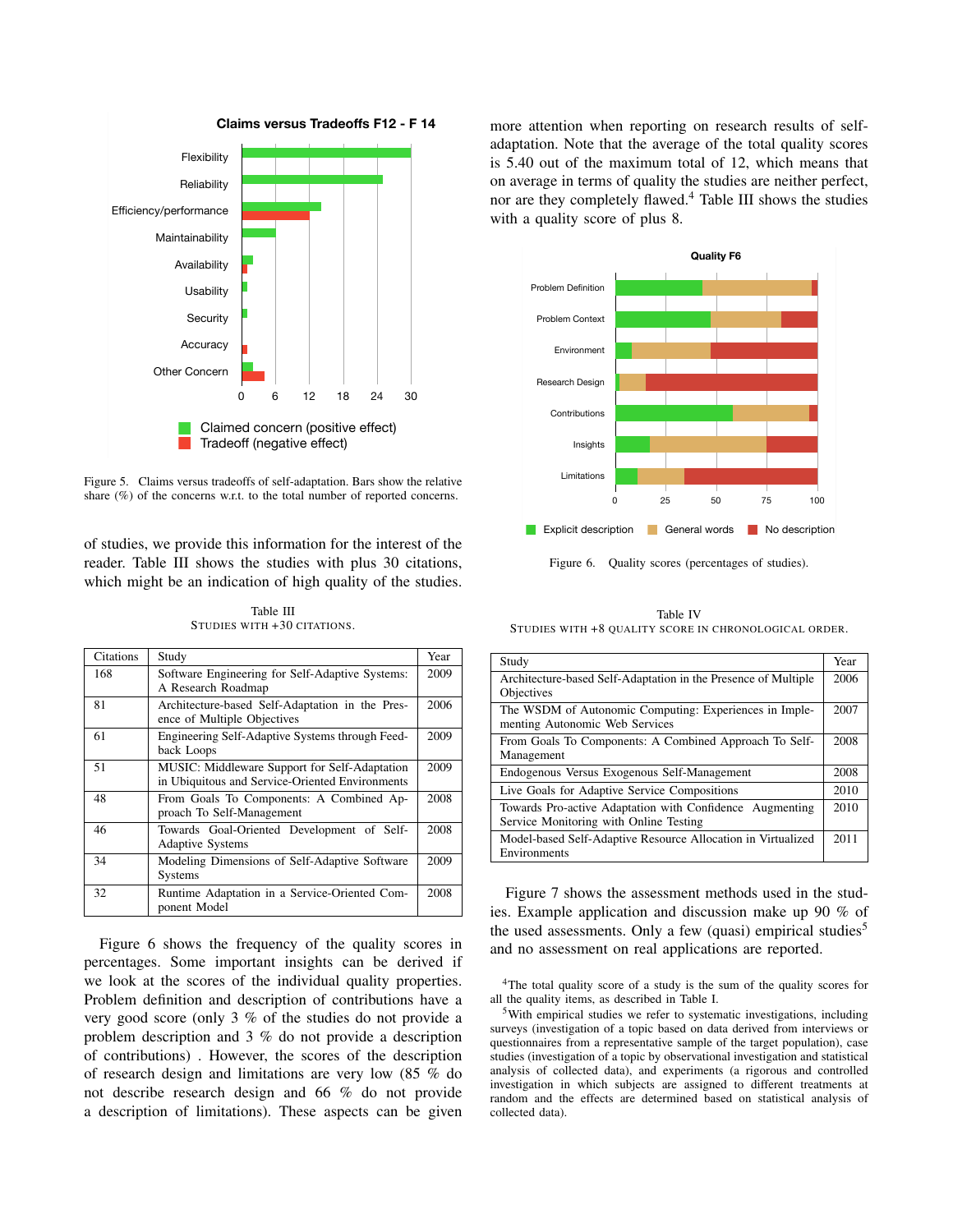

Figure 7. Assessment methods (number of studies).

Given the used assessment methods, it is not surprising that most studies have a low evidence level. The data collected for evidence level (F16) shows that evidence is only obtained from simple/toy examples (51 %) and discussion (49 %). On the other hand, there is no study that shows industrial evidence.

Repeatability is considered as a foundation for quality research, as it allows to test and verify research results. Figure 8 shows the results for repeatability of the studies. About 39 % of the reported studies provide no useful information to repeat the study. 45 % of the studies provide a partial description and 14 % provide partial material to repeat the study. Only 2 studies make all the necessary material available to repeat the study. Based on these results, we conclude that it would be beneficial for the community to make tools and results used for evaluations publicly available to facilitate cross validation and comparison across different studies.



Figure 8. Repeatability (number of studies).

#### *RQ4: What are limitations of the existing approaches?*

Research limitations are derived from the data items: findings (F18), and limitations (F19). We identified the following recurring themes in the reported findings:

- *Technology:* existing technology can be exploited to support self-adaptation, e.g., aspects, reflection, standard interfaces (15 studies)
- *• Complexity:* realizing self-adaptation is complex, e.g., implementing control loops, goal models, debugging, etc. (5 studies)
- *• Model vs. Implementation:* building a solution may reveal a mismatch between the architectural models and the actual implementation (5 studies)
- *Invasiveness:* the managed system needs to be build/prepared to support self-adaptation (3 studies)

Themes identified in the reported limitations are:

- *• Domain-specific solutions:* solutions that are only applicable to a given domain/application (13 studies)
- *• Simplifying Assumptions:* simplifications of the system or software on which the approach relies on (11 studies)
- *• Performance:* the overhead of the adaptations, inefficiency of the decision making, etc. (7 studies)
- *• Manual effort:* the amount of manual effort and cost required for using the approach (4 studies)
- *• Evaluation:* the lack of sufficient evidence that the approach really works (3 studies)
- *• Accuracy:* the lack of adequate accuracy of the approach in achieving the objectives (2 studies)
- *• Guarantees:* the absence of proofs or guarantees about reliability, safety, etc. (2 studies)

These themes confirm several limitations we derived from earlier analysis, including simplifying assumptions and limited assessment. It is important to note that the majority of the studies (66 %) report no limitations.

# *RQ5: What are interesting areas for future research?*

Areas for future research are derived from data item challenges (F20). We identified the following themes in the collected data:

- *• Improve experiments/evaluation:* proper evaluation and experimentation of a research was difficult and could be improved (52 studies)
- *• Enhance technique/theory:* the authors identify a challenge or the need for enhancing the foundations of the approach/research (52 studies)
- *• Develop tool support:* development of tool support is necessary for the approach to be practical for use (25 studies)
- *• Formalize and refine concepts:* there is a need for better describing or rigorously specifying concepts, techniques, languages, etc. (23 studies)
- *• Revisit assumptions:* some of the assumptions were oversimplifying and need to be revisited in the future (19 studies)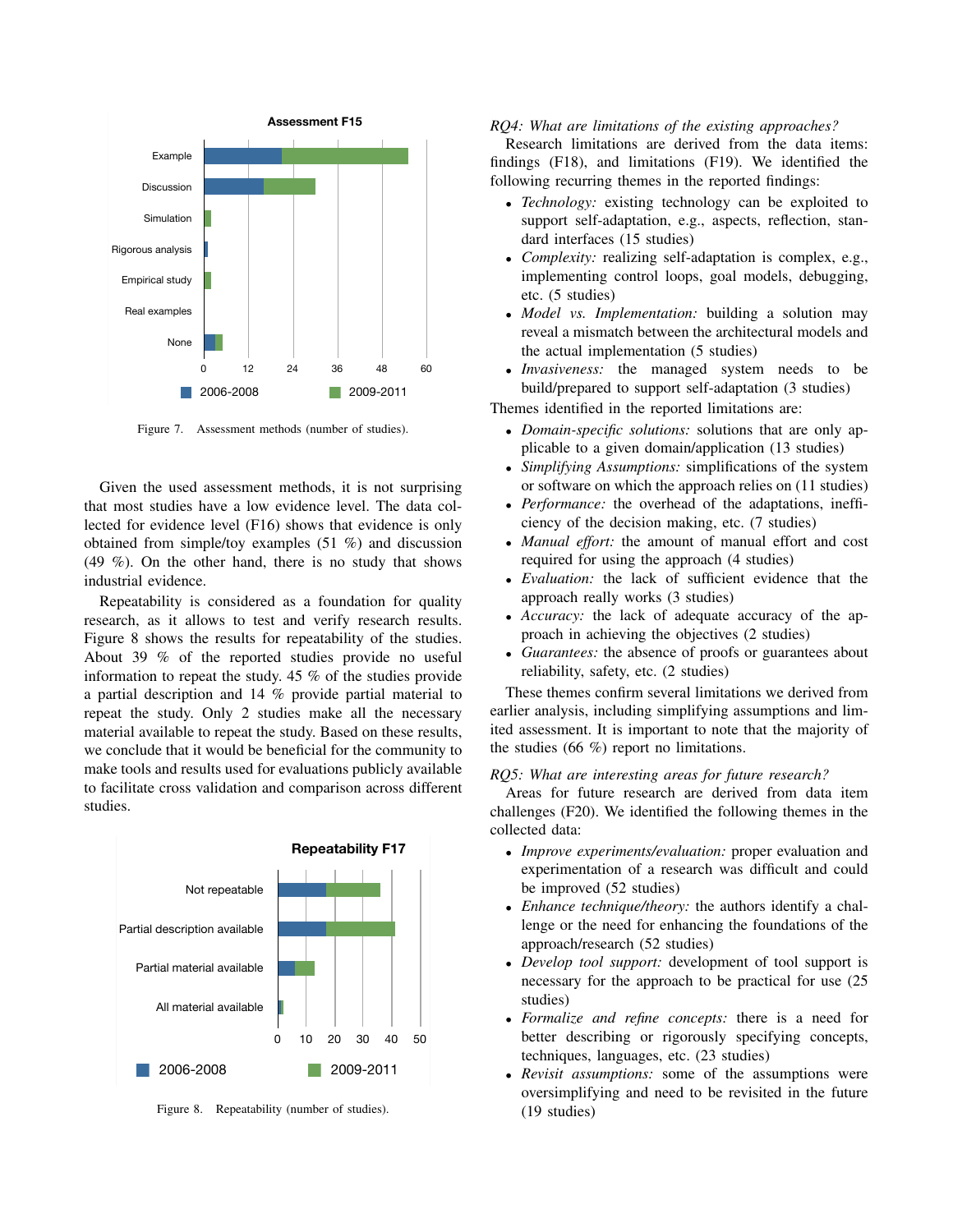- *• Alternative techniques/implementation:* possible alternative approaches are identified to solving the problem (10 studies)
- *• Standardize:* take a concept and make it into a standard or incorporate standards into a given solution (2 studies)

Reported challenges confirm clearly the need to improve foundations and assessment. Some complementary opportunities for future research based on the collected data that are not reported by the studies as challenges are the study of requirements for self-adaptive systems and multiple control loops, and the application of self-adaptation to deal with other quality attributes such as security, usability and accuracy.

### IV. DISCUSSION OF THE RESULTS

We start with discussing study limitations. Then we compare our study results with findings presented in a number of related papers. We conclude with some concrete recommendations to move the field forward.

### *A. Limitations of the Study*

One threat to internal validity with the study is the involvement of students as reviewers, which may compromise the relevance of the results. We have anticipated this issue by paring two groups of students with two established researchers in the field to evaluate each study. During the interactive discussion sessions, we noticed that the students progressively improved their evaluation skills. In the second half of the review process, a majority of the students showed advanced competence in performing reviews.

Another threat to internal validity is the existence of bias of the reviewers. To reduce bias, we have opted to let 6 reviewers perform the initial reviews of each paper independently. Then the results were compared and discussed in case of conflicts. Bias in the design of the study and the analysis of results was kept low by involving four researchers, of which two effectively performed the reviews, the other two researchers provided feedback and supported analysis.

As we have only looked at studies of SEAMS, there is a threat to external validity with respect to the generalization of the conclusions of the study. In particular, as SEAMS was a workshop until 2010, this may explain the lack of thorough evaluation of many studies. In this respect, we do not make any claims concerning the results for the whole field. Nevertheless, as we studied a significant part of the literature on self-adaptive systems, the results are definitively valid, though not conclusive. Therefore, a complete systematic review [8] is needed, an effort we plan to start in the near future.

# *B. Related Work*

We limit the discussion to a number of recognized papers in the field that discuss related aspects, and an interesting survey paper that was recently presented at SEAMS.

Autonomic computing, introduced by IBM [2], is put forward as a way of reducing the total cost of ownership of complex IT systems by means of self-management. Four basic concepts are distinguished to realize self-management: self-configuration (related to runtime maintenance and flexibility), self-optimization (efficiency/performance), selfhealing (reliability, availability), and self-protection (security). The results of our study show that the SEAMS community has paid little attention to reducing the costs of IT systems. Furthermore, the focus has be on the first three concepts; self-protection has received very little attention.

In line with [2], [12] argues that the primary driver for self-management is the increasing complexity of IT. The authors list the key underlying quality attributes that relate to self-management: reliability, efficiency, maintainability, usability, functionality, and portability. However, no further insight is provided on rational for these attributes nor the extent to which they are effectively studied or applied. [13] lists 10 evaluation criteria for self-adaptive systems, which include quality of service, cost, robustness, autonomy, reaction time, and stability. However, the authors make no statements about the relevance of their proposed criteria, except that the research is mainly looking at using adaptation to improve performance. Our study provides a more fine grained view on the relevance of the main concerns of selfadaptation considered by the SEAMS community.

Dobson et al. [4] point to the increase in complexity of developing autonomic/self-adaptive system, but also *the enormous labor, complexity and costs savings in the longer term*. These findings are confirmed in our study, although only by a limited number of studies. The authors also state that *decentralization is the sine qua non of autonomic systems* and argue for more research on decentralized control in self-adaptive systems. Although, limited attention has been given to decentralized of self-adaptation so far in the SEAMS community, the reported challenges give confidence that more research is on its way. This trend was also confirmed at the 2nd Dagstuhl seminar on engineering selfadaptive systems (http://www.self-adaptive.org/).

[14] argues that there is a mismatch between the expected impact of self-adaptation research (incl. by industry) and the perceived impact of such research in premier software engineering publications venues. One of the main causes is the used methods to evaluate self-adaptation research. The author provides recommendations to improve the impact of self-adaptation research by providing evaluation techniques that allow comparison between self-adaptive software and conventional software techniques. Our study offers complementary recommendations to move the field forward.

#### *C. Recommendations*

Based on the insights derived from our study, we offer the following recommendations to move our field forward: